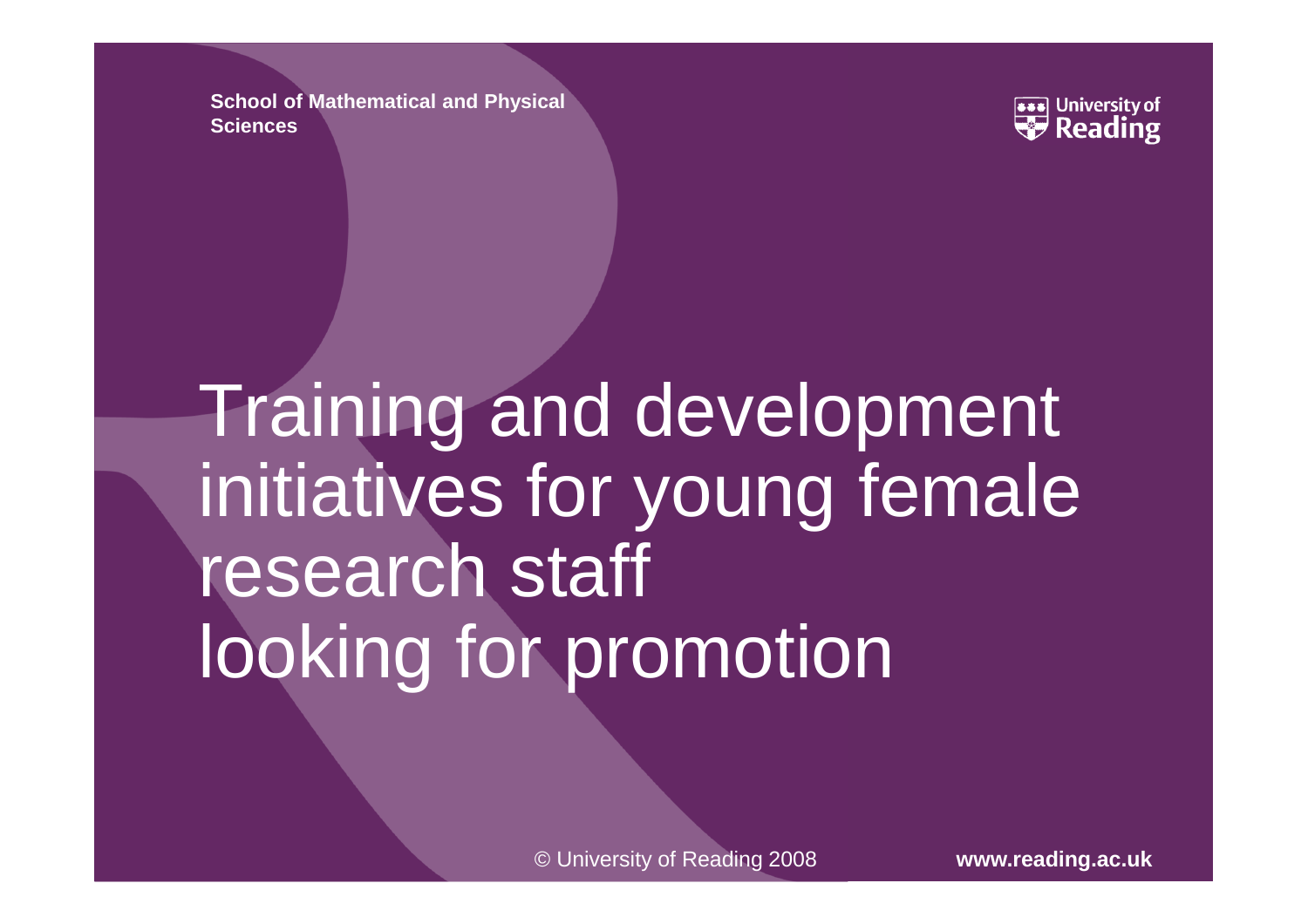



#### School of Mathematical and Physical Sciences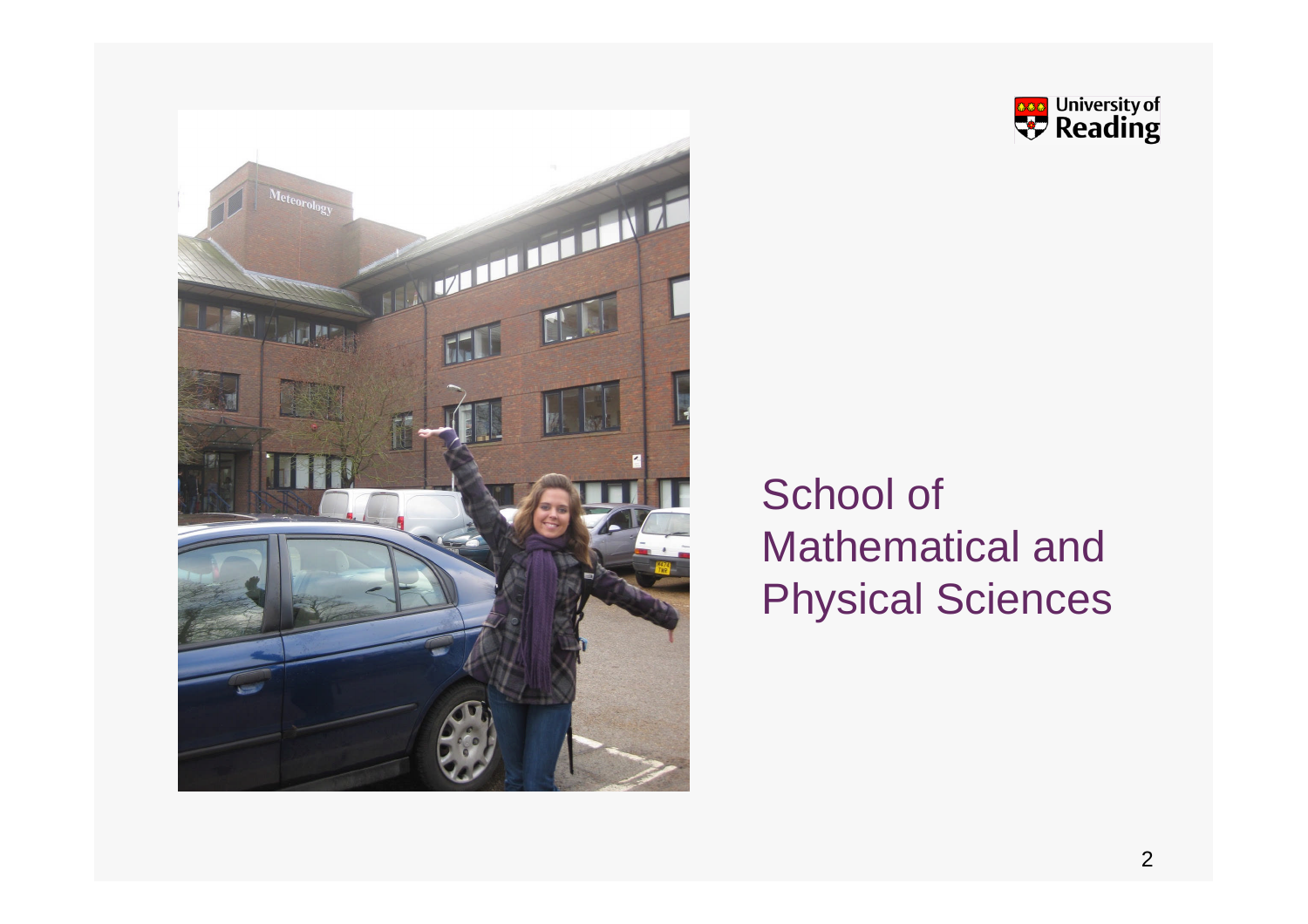



#### *"The prime function of leading-edge research is to develop new understanding and the creative people who will carry it into society"*

Boulton, G. (2010). Harvesting talent: strengthening research careers in Europe, League of European Research Universities (LERU), January 2010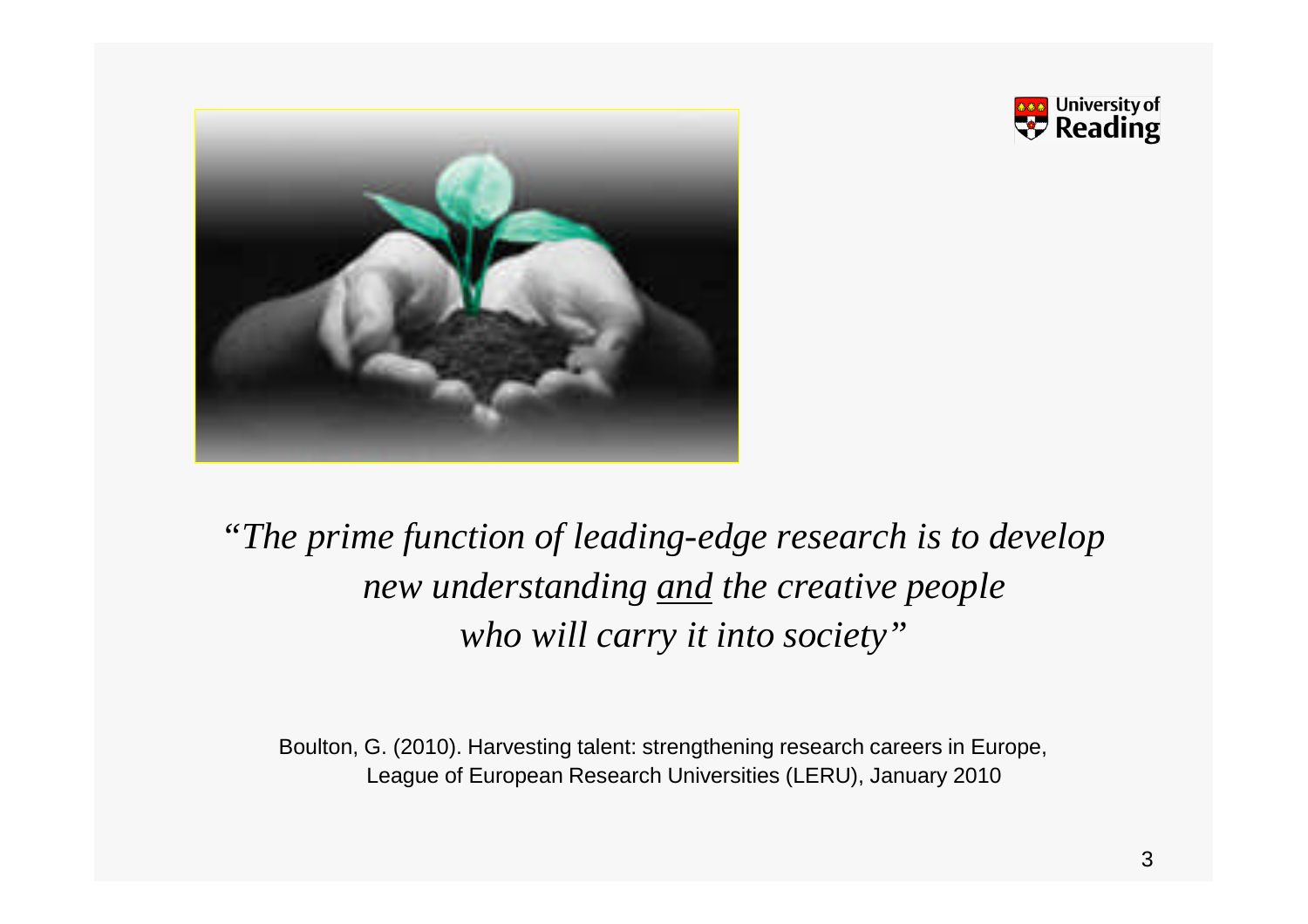

#### Workshop on Career Development for Grade 6 researchers

- Reasons for workshop
- Speakers
- What did they hear?
- The promotions process
- Promotions, the bigger picture
- Concluding statement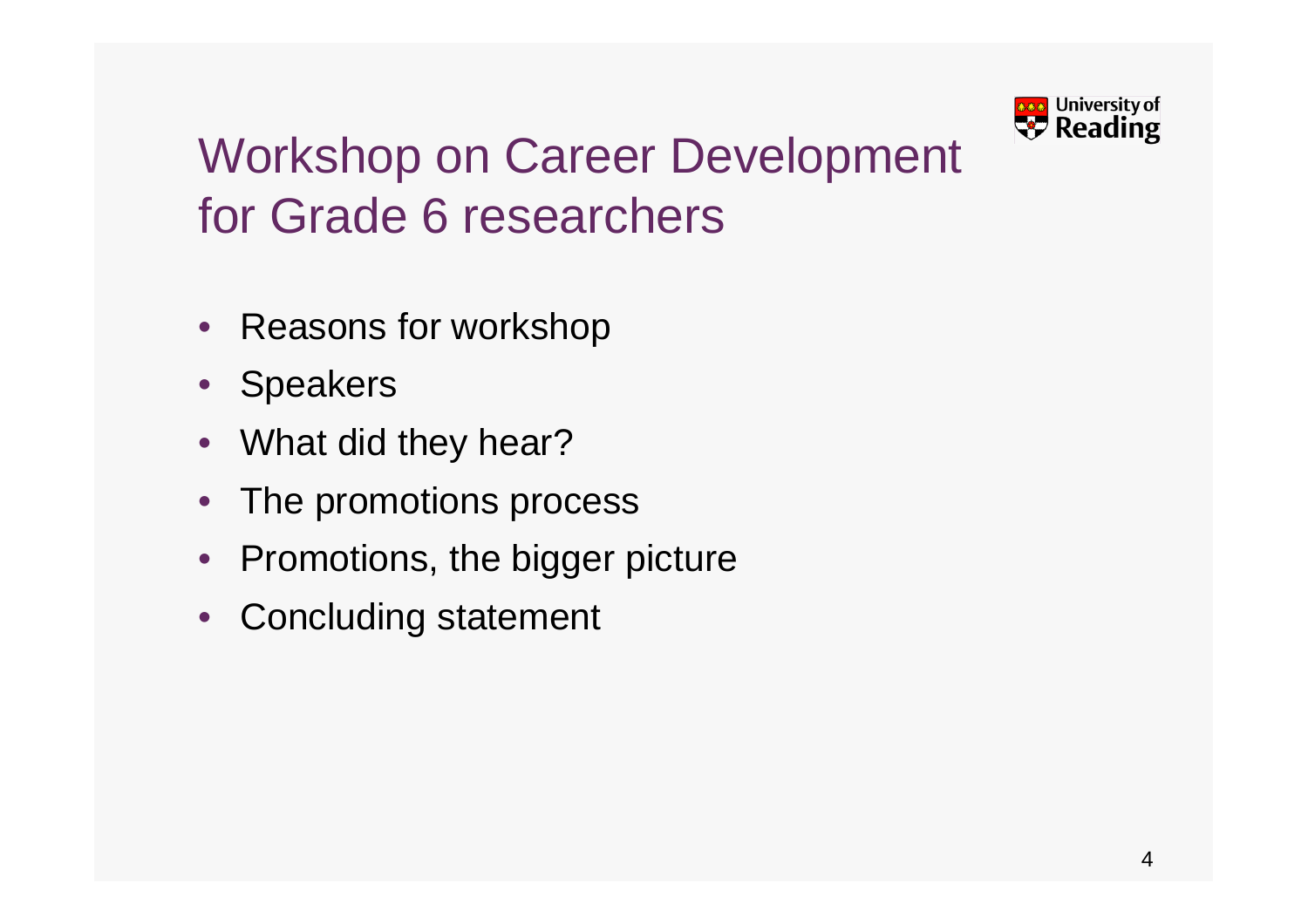

### Reasons for workshop

- Athena SWAN silver award in 2010
- Few women going forward for promotion
- Change in the internal promotion assessment process
- Encourage post-docs to plan for their career...
- ...to put forward cases for promotion
- ...to tell them where they can find support

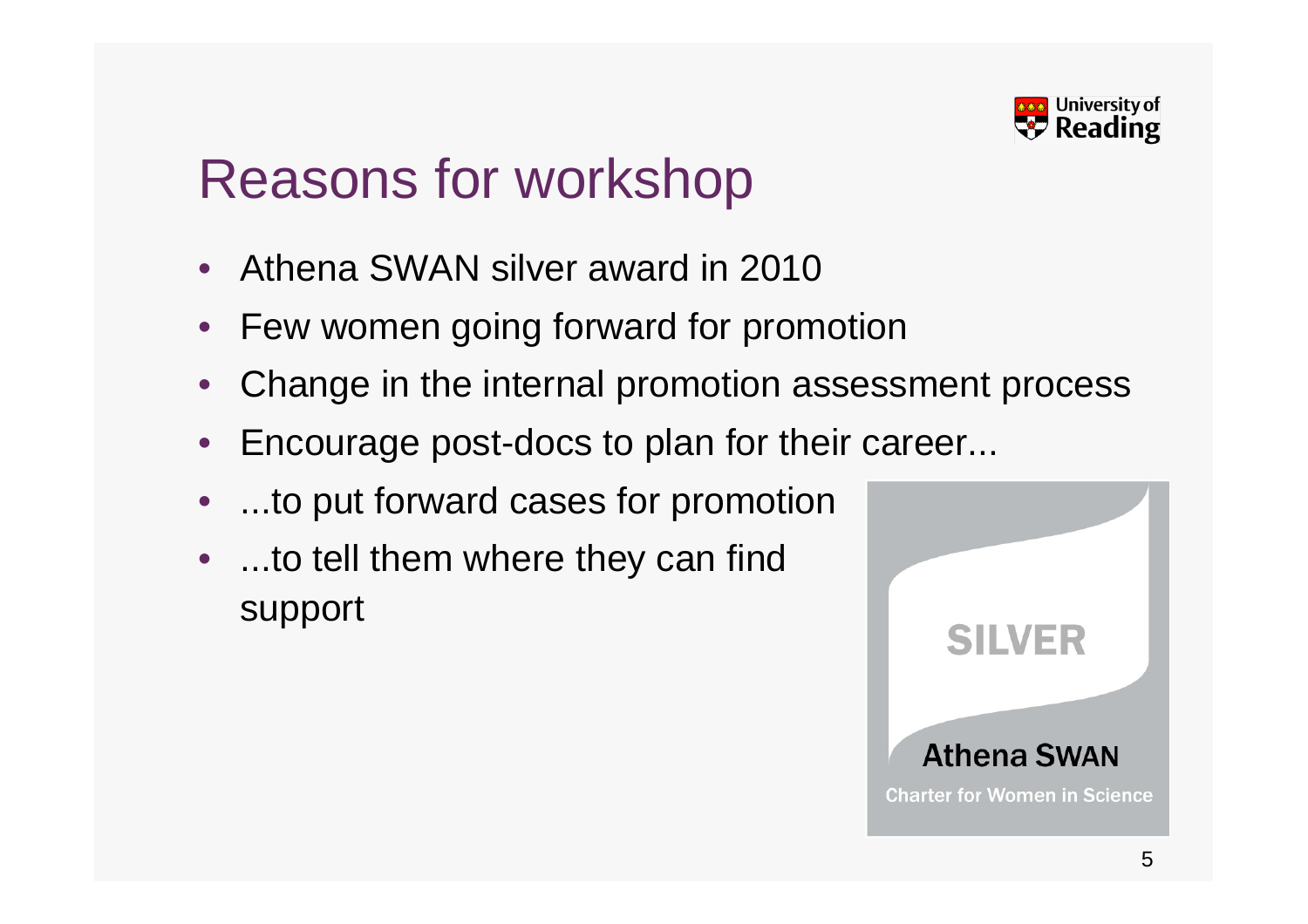

### Workshop speakers

- School Director of Research, Prof. Mike Lockwood: "Your needs, University needs, REF needs"
- Research and Enterprise, Dr Charlotte Johnson: "Getting help with grant proposals"
- Grade 7 researcher: Dr Paul Williams "Some advice on the transition from Grade 6 to 7"
- Senior Research staff: Prof. Ellie Highwood: "Taking a break"
- Networking lunch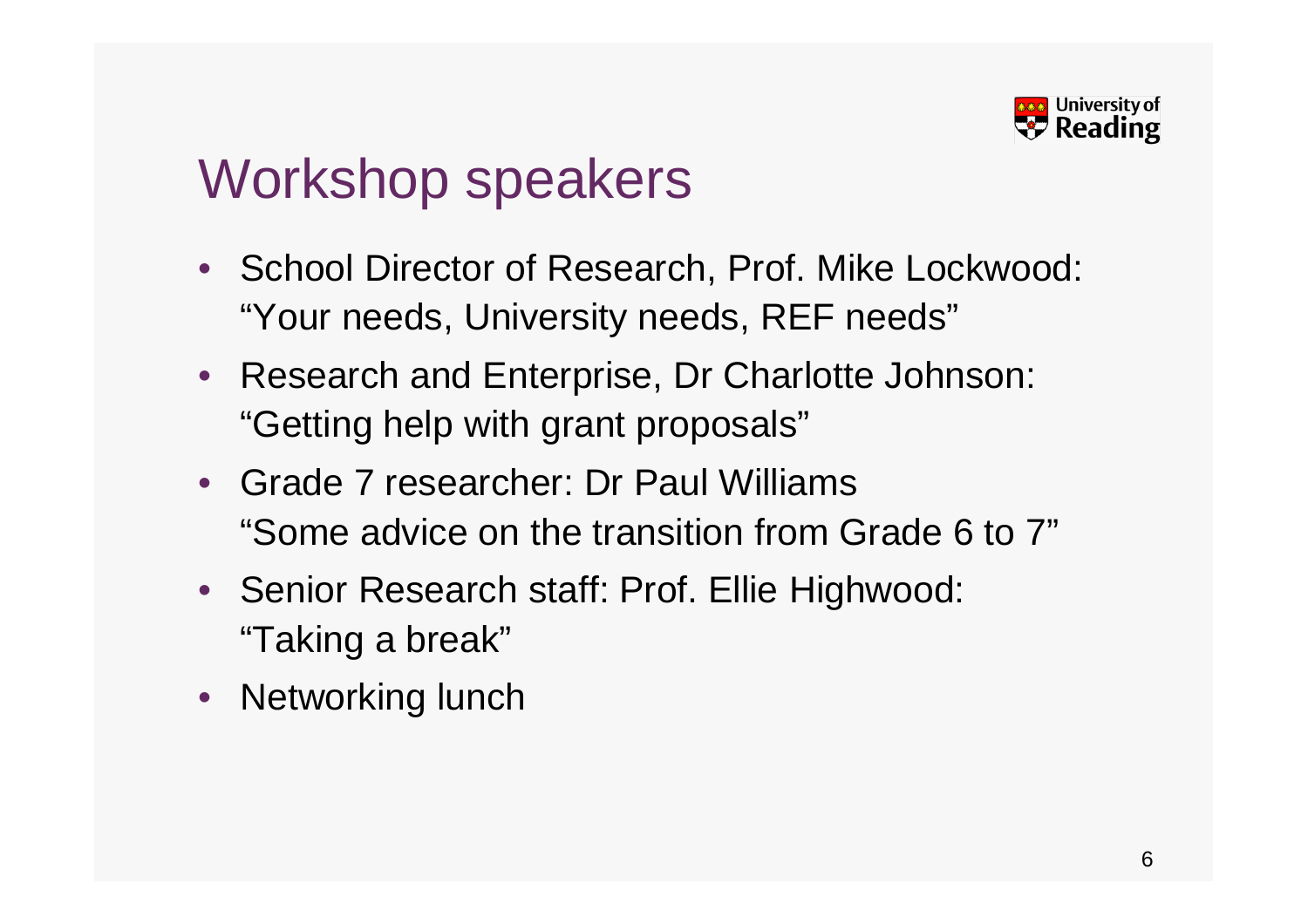

### What did they hear?

- Your needs for success match the university's needs
- What is quality and how to achieve this
- Career pathways, what next?
- Planning for your career support and how to do this
- The school's promotion process
- What does a case look like?
- **Maternity breaks**
- Flexible working

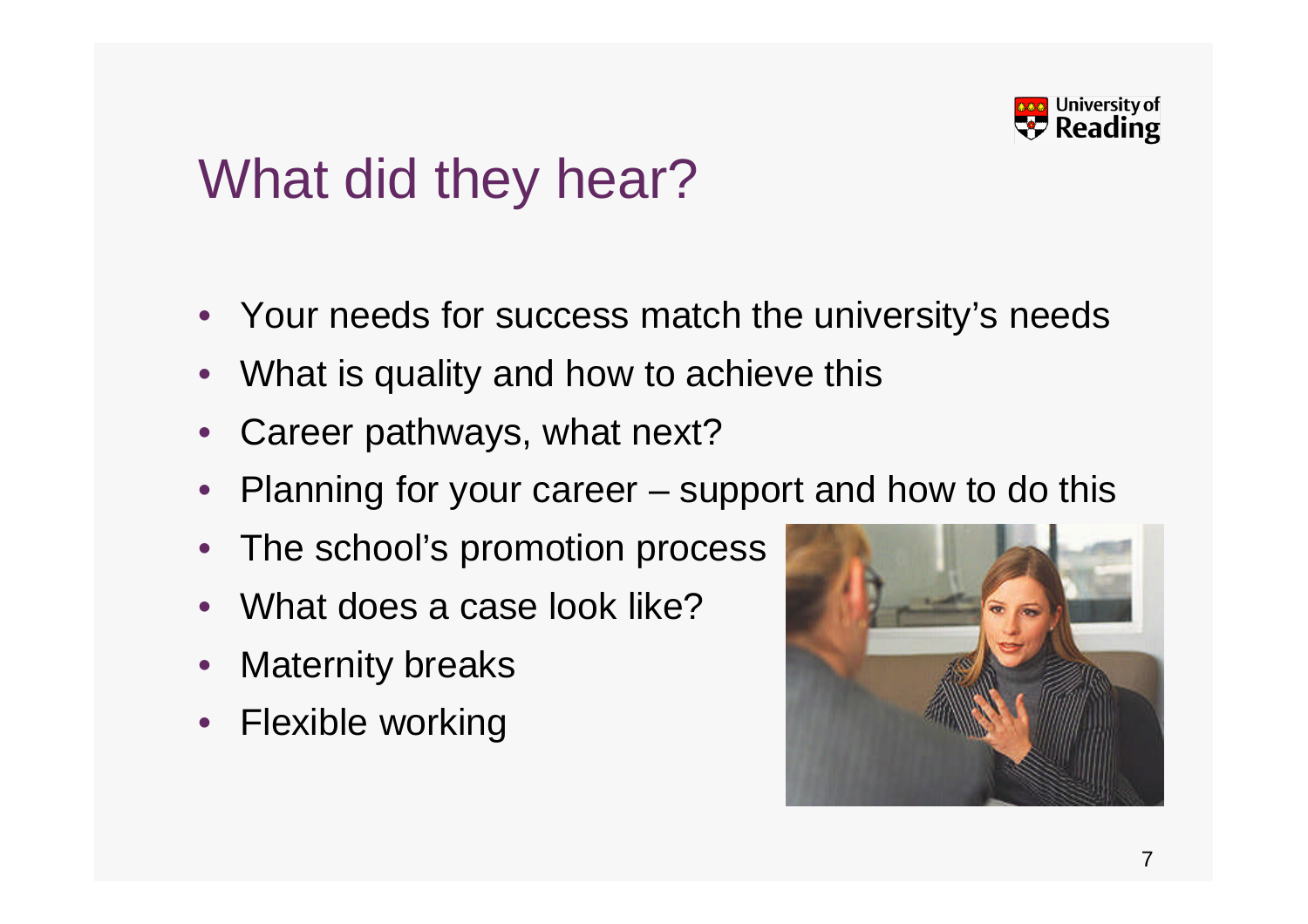

## The promotion process

- Transparency of the promotions process
	- $\triangleright$  Who is on the panel?
	- $\triangleright$  Internal pro-forma
	- $\triangleright$  Allowance for career breaks and part time work
- Encouragement to put forward a case
	- $\triangleright$  Email to all
	- $\triangleright$  Financial implications
- Support for putting together the case
- **Feedback**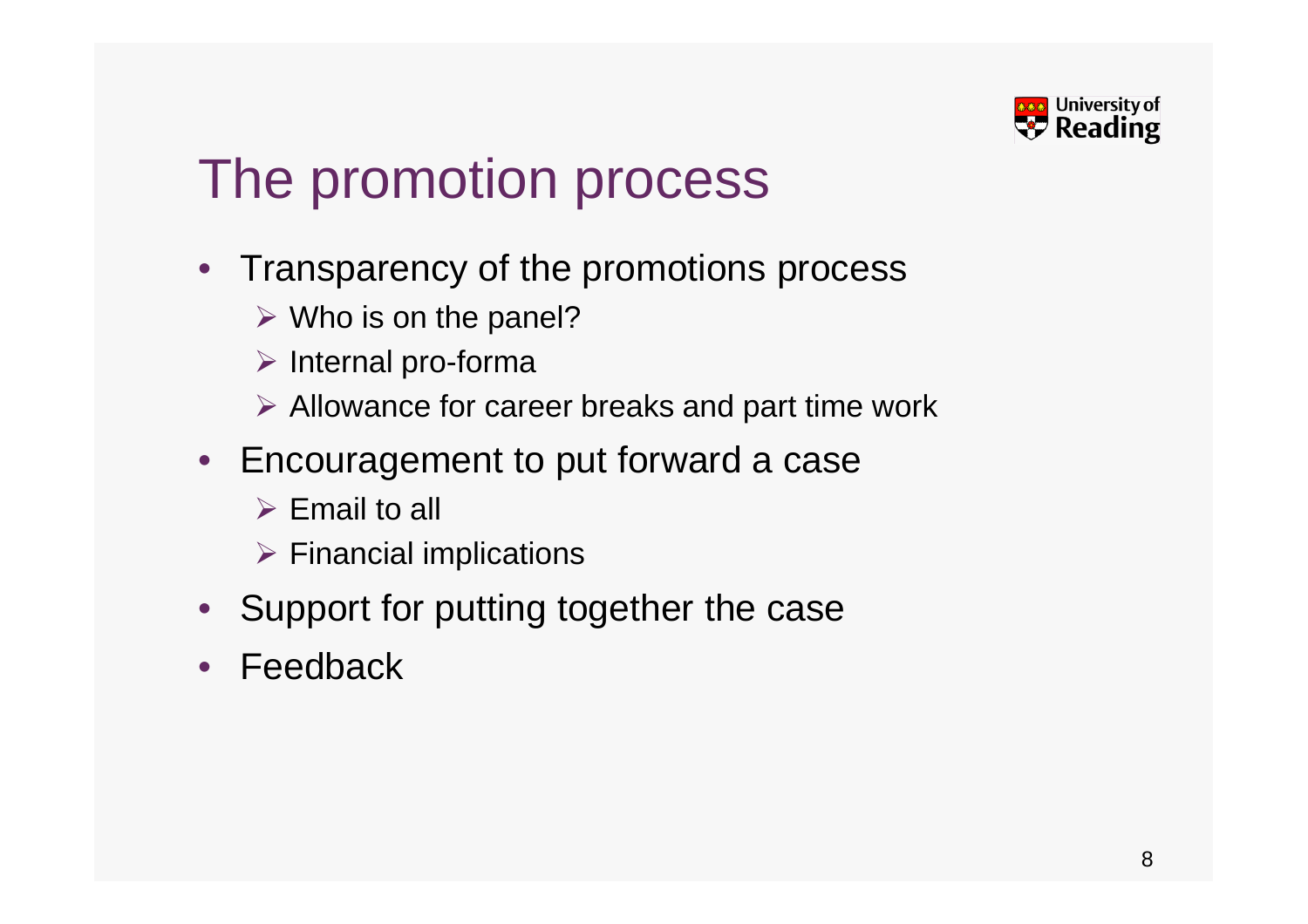

# Promotion – the bigger picture

- Using Staff appraisals effectively
	- $\triangleright$  Selection of reviewers
	- $\triangleright$  Discussing the criteria
	- $\triangleright$  Broadening research staff experience
- Extending research staff contracts
- A strong research community ▶ Research Funded Staff Forum